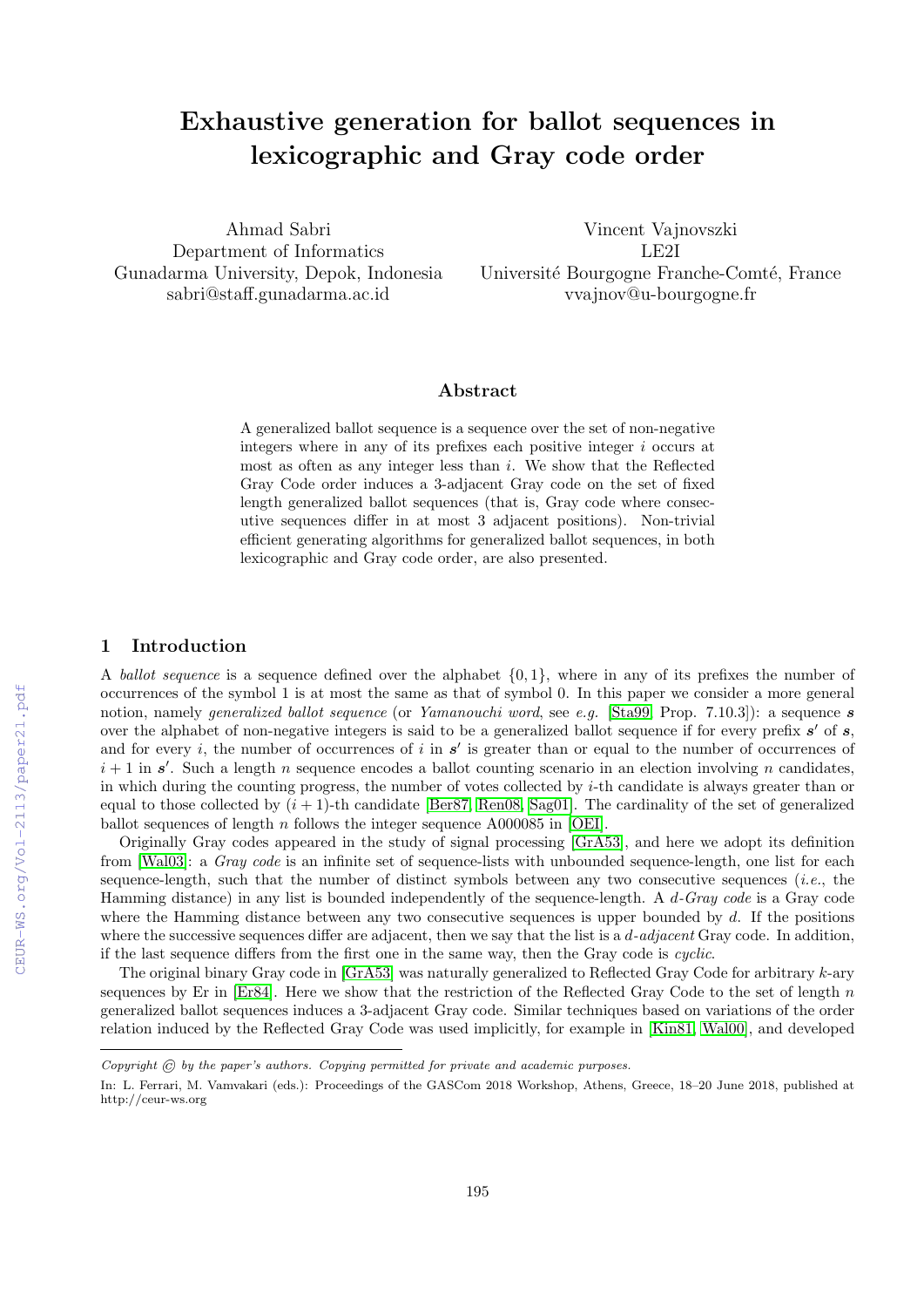systematically as a general method in [\[Vaj10,](#page-6-0) [BV05,](#page-5-0) [Vaj01,](#page-6-1) [Vaj07,](#page-6-2) [Vaj08,](#page-6-3) [Vaj11,](#page-6-4) [Sab15,](#page-5-1) [BBP15,](#page-5-2) [Sab17\]](#page-5-3), and our Gray code is in the light of this direction. In the second part of this paper we give constant amortized time exhaustive generating algorithms for generalized ballot sequences for both, lexicographic order and the obtained Gray code.

#### 2 Notation and definitions

Through this paper, we denote a sequence of length n by an n-tuple (for instance,  $s_1s_2\cdots s_n$ ), or by an italicized boldface letter (for instance, s and t). For a given sequence s, the notation  $|s|_i$  refers to the number of occurrences of the symbol *i* in *s*. For example, if  $s = 1121313$ , then  $|s|_1 = 4$ ,  $|s|_2 = 1$ , and  $|s|_3 = 2$ .

**Definition 2.1.** A length *n* generalized ballot sequence is an integer sequence  $s = s_1 s_2 \dots s_n$  over the set of non-negative integers with  $s_1 = 0$  and  $|\mathbf{s}'|_{i+1} \leq |\mathbf{s}'|_i$ , for all  $i, 0 \leq i \leq n-1$ , in any prefix  $\mathbf{s}'$  of  $\mathbf{s}$ .

Notice that a non-empty prefix of a ballot sequence is still a (smaller length) ballot sequence and we denote by  $B_n$  the set of length n ballot sequences. See Table [1](#page-1-0) for the set  $B_5$ .

<span id="page-1-1"></span>**Definition 2.2.** Let  $s = s_1 s_2 \cdots s_n$  and  $t = t_1 t_2 \cdots t_n$  be two distinct integer sequences. Let k be the leftmost position where  $s, t$  differ, and  $u = \sum_{i=1}^{k-1} s_i = \sum_{i=1}^{k-1} t_i$ . We say that s precedes  $t$  in Reflected Gray Code order (RGC order for short), denoted by  $s \prec t$ , if either

- *u* is even and  $s_k < t_k$ , or
- *u* is odd and  $s_k > t_k$ .

We denote by  $\mathfrak{B}_n$  the list of all sequences in  $B_n$  with respect to RGC order. Actually, as it is noticed in [\[Vaj01\]](#page-6-1), it is easy to see that for any  $k \geq 2$  the set of unrestricted k-ary sequences of length n listed in RGC order yields a 1-Gray code (see again [\[Er84\]](#page-5-4)).

<span id="page-1-0"></span>Table 1: Generalized ballot sequences of length 5: (a) in lexicographic order, and (b) in RGC order together with the Hamming distance between consecutive sequences.

| 1              | 00000     | 14 | 01000     |  | 1              | 00000     |                | 14 | 0 1 2 3 0 | 3              |
|----------------|-----------|----|-----------|--|----------------|-----------|----------------|----|-----------|----------------|
| $\mathfrak{D}$ | 00001     | 15 | 0 1 0 0 1 |  | $\overline{2}$ | 00001     |                | 15 | 0 1 2 3 4 | 1              |
| 3              | 00010     | 16 | 0 1 0 0 2 |  | 3              | 00012     | $\overline{2}$ | 16 | 0 1 2 0 3 | $\overline{2}$ |
| 4              | 00011     | 17 | 01010     |  | 4              | 00011     |                | 17 | 0 1 2 0 1 | 1              |
| $\overline{5}$ | 00012     | 18 | 0 1 0 1 2 |  | 5              | 00010     |                | 18 | 0 1 2 0 0 | 1              |
| 6              | 00100     | 19 | 0 1 0 2 0 |  | 6              | 0 0 1 2 3 | 3              | 19 | 0 1 0 2 3 | 3              |
| 7              | 00101     | 20 | 01021     |  | 7              | 0 0 1 2 1 |                | 20 | 0 1 0 2 1 | 1              |
| 8              | 00102     | 21 | 0 1 0 2 3 |  | 8              | 0 0 1 2 0 |                | 21 | 0 1 0 2 0 | 1              |
| 9              | 0 0 1 1 0 | 22 | 0 1 2 0 0 |  | 9              | 0 0 1 1 0 |                | 22 | 0 1 0 1 0 | 1              |
| 10             | 0 0 1 1 2 | 23 | 0 1 2 0 1 |  | 10             | 0 0 1 1 2 |                | 23 | 0 1 0 1 2 | 1              |
| 11             | 00120     | 24 | 0 1 2 0 3 |  | 11             | 00102     |                | 24 | 0 1 0 0 2 | 1              |
| 12             | 00121     | 25 | 0 1 2 3 0 |  | 12             | 00101     |                | 25 | 0 1 0 0 1 | 1              |
| 13             | 00123     | 26 | 0 1 2 3 4 |  | 13             | 00100     |                | 26 | 01000     |                |
| a)             |           |    |           |  | (b)            |           |                |    |           |                |

A recursive generating algorithm is said to run in constant amortized time (CAT) if it generates each object in  $O(1)$  time, in amortized sense. Such an algorithm is also called a  $CAT algorithm$ . Ruskey [\[Rus03\]](#page-5-5) shows that a recursive generating algorithm is a CAT one if it satisfies the following three properties:

- 1. Each recursive call generates at least one object (there is no dead-end recursive call);
- 2. The number of computations in each recursive call is proportional to the degree of the call (that is, the number of subsequent recursive calls produced by the current call). The call having zero degree is referred as terminate call.
- 3. The number of recursive calls having degree one (if any) is  $O(N)$ , where N is the number of generated objects.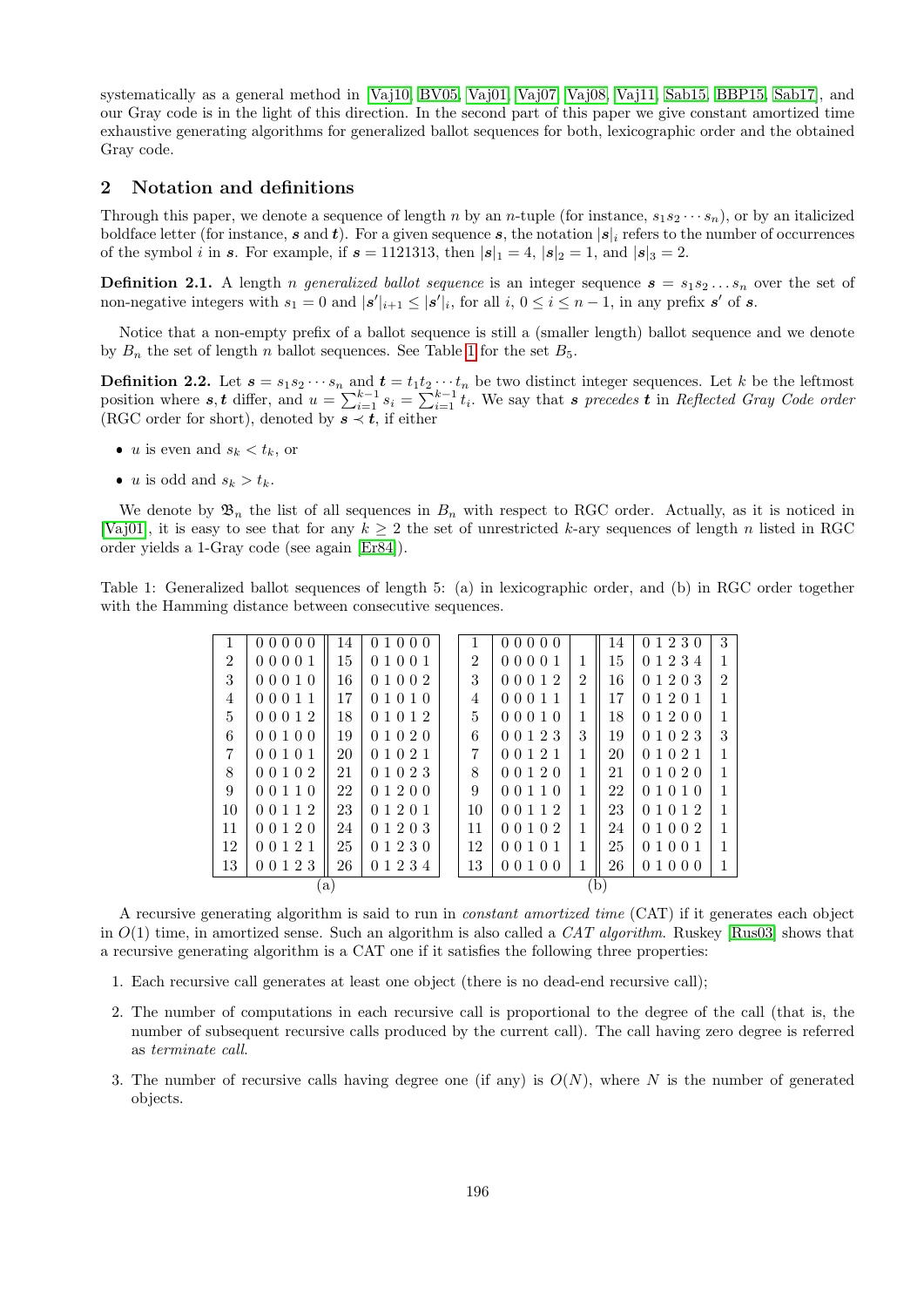## 3 The Gray code

Before proving the Graycodeness of  $\mathfrak{B}_n$ , first we need the three following lemmas. The proof of the first one is straightforward from Definition [2.2.](#page-1-1)

<span id="page-2-0"></span>**Lemma 3.1.** If  $s = s_1 s_2 \cdots s_k \in B_k$  and  $M = \max\{s_1, s_2, \ldots, s_k\} + 1$ , then 0 and M is, respectively, the smallest and the largest admissible value for  $s_{k+1}$  with respect to  $s$ , such that  $ss_{k+1} \in B_{k+1}$ .

<span id="page-2-1"></span>**Lemma 3.2.** Let  $s = s_1 s_2 \cdots s_k \cdots s_n \in B_n$  be the last sequence in  $\mathfrak{B}_n$ , with respect to RGC order, having prefix  $s_1s_2\cdots s_k$ , for some  $k\leq n$ , and let  $M = \max\{s_1, s_2, \ldots, s_k\} + 1$ . Then, the sequence s is a length n prefix of the infinite sequence  $\alpha$  defined below.

- If  $\sum_{i=1}^{k} s_i$  is even, and
	- if M is even, then  $\alpha = s_1 \cdots s_k M(M+1)00 \cdots$ , or
	- $-$  if M is odd, then  $\alpha = s_1 \cdots s_k M 0 0 \cdots$ .
- If  $\sum_{i=1}^{k} s_i$  is odd, then  $\alpha = s_1 \cdots s_k 00 \cdots$ .

*Proof.* We begin the proof for the first claim where  $\sum_{i=1}^{k} s_i$  is even. By Lemma [3.1,](#page-2-0) M is the largest admissible value for  $s_{k+1}$  with respect to  $s_1s_2\cdots s_k$ . Since s is the the last sequence in  $\mathfrak{B}_n$  having prefix  $s_1s_2\cdots s_k$  and  $\sum_{i=1}^{k} s_i$  is even, it follows by definition of RGC order that  $s_{k+1} = M$ . Accordingly for the rest of the sequence, by Lemma [3.1](#page-2-0) and definition of RGC order, the two following possibilities hold:

- if M is even, then  $\sum_{i=1}^{k+1} s_i$  is even and this implies  $s_{k+2} = (M+1)$ . Since  $s_{k+2}$  is odd, then  $\sum_{i=1}^{k+2} s_i$  is odd too, so that  $s_{k+3} = 0$ , which is the smallest admissible value with respect to  $s_1 s_2 \cdots s_k s_{k+1} s_{k+2}$ . Continuing in similar way for all succeeding positions, we have  $0 = s_{k+4} = s_{k+5} = \ldots$
- if M is odd, then  $\sum_{i=1}^{k+1} s_i$  is odd, and as previously,  $s_{k+2} = 0$ . Continuing in similar way, we have  $0 = s_{k+3} = s_{k+5} = \ldots$

For the second claim, if  $\sum_{i=1}^{k} s_i$  is odd, then as previously,  $s_{k+1}$  is the smallest admissible value with respect to  $s_1s_2\cdots s_k$ . Continuing in similar way, we have  $0 = s_{k+2} = s_{k+3} = \cdots$ .  $\Box$ 

<span id="page-2-2"></span>**Lemma 3.3.** Let  $t = t_1t_2 \cdots t_k \cdots t_n \in B_n$  be the first sequence in  $\mathfrak{B}_n$ , with respect to RGC order, having prefix  $t_1t_2 \cdots t_k$ , for some  $k \leq n$ , and let  $N = \max\{t_1, t_2, \ldots, t_k\} + 1$ . Then, the sequence **t** is a length n prefix of the infinite sequence  $\beta$  defined below.

- If  $\sum_{i=1}^k t_i$  is odd and
	- If N is even, then  $\beta = t_1 \cdots t_k N(N+1)00 \cdots$ .
	- If N is odd, then  $\beta = t_1 \cdots t_k N00 \cdots$ .
- If  $\sum_{i=1}^{k} s_i$  is even, then  $\beta = t_1 \cdots t_k 00 \cdots$ .

Proof. The proof is similar with that of Lemma [3.2,](#page-2-1) by changing "even" with "odd" and vice versa, with the exception that the parity of  $N$  follows the parity of  $M$ .  $\Box$ 

Combining Lemmata [3.2](#page-2-1) and [3.3](#page-2-2) we have the next theorem describing the Graycodeness of  $\mathfrak{B}_n$ .

**Theorem 3.4.** The list  $\mathfrak{B}_n$  is a 3-adjacent Gray code.

*Proof.* If s and t are consecutive in  $\mathfrak{B}_n$ , where s precedes t, and k is the leftmost position where s and t differ, then s is the last sequence in  $\mathfrak{B}_n$  having prefix  $s_1s_2\cdots s_k$ , and t is the first sequence in  $\mathfrak{B}_n$  having prefix  $t_1t_2 \cdots t_k$ . Besides at position k, by referring to Lemma [3.2](#page-2-1) and [3.3,](#page-2-2) the difference possibly occurs at position  $k+1$  and  $k+2$ , since in any case  $s_i = t_i = 0$ , for  $i \geq k+3$ .

The proof for the adjacency is by showing that if  $s_{k+2} \neq t_{k+2}$ , then  $s_{k+1} \neq t_{k+1}$ . By referring to Lemma [3.2](#page-2-1) and [3.3,](#page-2-2) we have the following conditions: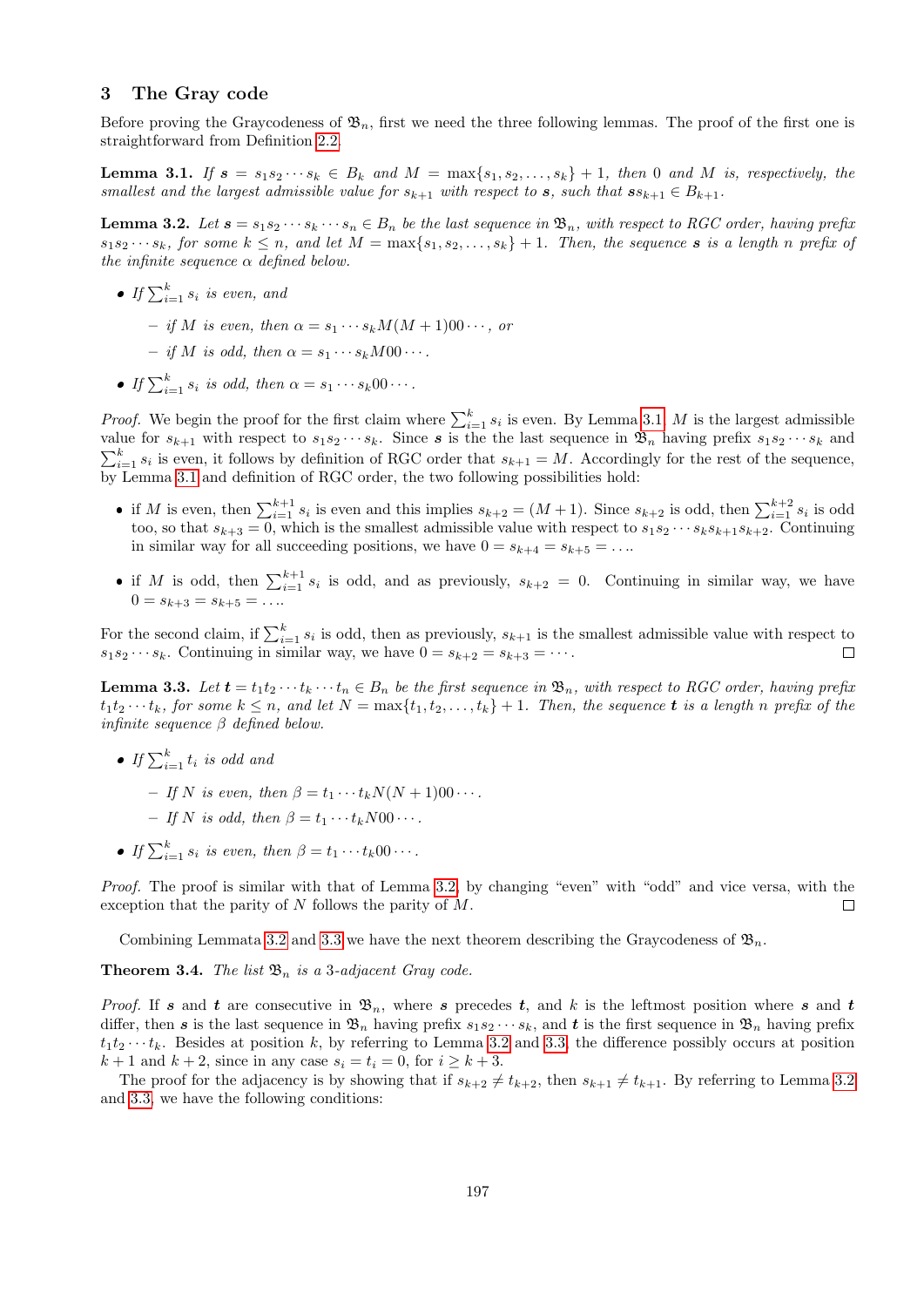If  $\sum_{i=1}^k s_i$  and  $\sum_{i=1}^k t_i$  have the same parity, then  $s_{k+2} \neq t_{k+2}$  happens when

 $\alpha = s_1 \cdots s_k M(M+1)00 \cdots$  and  $\beta = t_1 \cdots t_k 00 \cdots$ ,

or alternatively,

 $\alpha = s_1 \cdots s_k M 00 \cdots$  and  $\beta = t_1 \cdots t_k N(N+1) 00 \cdots$ .

If  $\sum_{i=1}^k s_i$  and  $\sum_{i=1}^k t_i$  have different parity, then  $s_{k+2} \neq t_{k+2}$  happens according to the following:

– if  $M \neq N$  and M, N have the same parity, then

$$
\alpha = s_1 \cdots s_k M(M+1)00 \cdots \text{ and } \beta = t_1 \cdots t_k N(N+1)00 \cdots.
$$

or

– if  $M \neq N$  and M, N have different parity, then,

 $\alpha = s_1 \cdots s_k M(M+1)00 \cdots$  and  $\beta = t_1 \cdots t_k N00 \cdots$ ,

or alternatively,

$$
\alpha = s_1 \cdots s_k M 00 \cdots
$$
 and  $\beta = t_1 \cdots t_k N (N + 1) 00 \cdots$ .

Conditions above clarify that if  $s_{k+2} \neq t_{k+2}$ , then  $s_{k+1} \neq t_{k+1}$ , which proves the adjacency property.  $\Box$ 

By [\[Er84\]](#page-5-4), the length n sequences  $000 \cdots 0$  and  $010 \cdots 0$  are the first and last, respectively, length n ballot sequences listed with respect to RGC order. This implies that  $\mathfrak{B}_n$  is also a *cyclic* Gray code.

## 4 Algorithmic considerations

In this section we give exhaustive generating algorithms for ballot sequences in both lexicographic and RGC order. They require some additional notions that we introduce below.

For  $s = s_1 s_2 \cdots s_n \in B_n$  we define  $A(s)$ , the set of admissible values with respect to s, as the set of integers a such that  $sa \in B_{n+1}$ . Recall from Lemma [3.1](#page-2-0) that  $0 \in A(s)$  and  $\max\{s_1, s_2, \ldots, s_n\} + 1 \in A(s)$ , for any such a sequence s. For example, if  $s = 010213 \in B_6$ , then  $A(s) = \{0, 2, 4\}$ ; and  $A(s0) = \{0, 1, 2, 4\}$ ,  $A(s2) = \{0, 3, 4\}$ , and  $A(s4) = \{0, 2, 5\}$ . The *Parikh vector* of s is the sequence  $c = c_0 c_1 \cdots c_{n-1}$  with  $c_i = |s|_i$ , for  $i = 0, 1, \ldots, n-1$ .

Let  $s \in B_n$  be a ballot sequence and  $c = c_0c_1 \cdots c_{n-1}$  its Parikh vector. For an  $a \in A(s)$ , the Parikh vector c' of the ballot sequence  $sa \in B_{n+1}$  is simply obtained from c and considering  $c_n = 0$ , and it is  $c' =$  $c_0 \cdots c_{a-1}(c_a+1)c_{a+1} \cdots c_n$ . However, the set  $A(sa)$  of admissible values for sa is a little more complicated, and it is given by the next easy to see proposition.

**Proposition 4.1.** If  $s \in B_n$ ,  $a \in A(s)$  and c is the Parikh vector of s, then

$$
A(\boldsymbol{s}a) = \begin{cases} A(\boldsymbol{s}) \cup \{a+1\} & \text{if } c_{a-1} > c_a - 1, \\ A(\boldsymbol{s}) \cup \{a+1\} \setminus \{a\} & \text{otherwise.} \end{cases}
$$

#### Lexicographic generation

Every non-empty prefix of a ballot sequence is a smaller size ballot sequence, and our generating algorithm expands recursively each length k ballot sequence into length  $k + 1$  ones, until the desired size is obtained, and the sequence is printed out by procedure PRINT.

At each generated prefix t, our algorithm needs the set  $A(t)$ , and this is implemented by two linked lists succes and *pred* defined as follows. For an  $a \in A(t)$ :

- succ[a] is the smallest value in  $A(t)$  larger than a, if it exists; and is succ[a] = n otherwise.
- $pred[a]$  is the largest value in  $A(t)$  smaller than a, if it exists; and  $pred[a] = -1$  otherwise.

Before the first recursive call of our generating algorithm, the variables are initialized as follows:

- the current sequence  $s$  is  $0 \in B_1$ , the unique generalized ballot sequence of length one,
- c, the Parikh vector of the current generated sequence is the length n array  $100 \cdots 0$ ,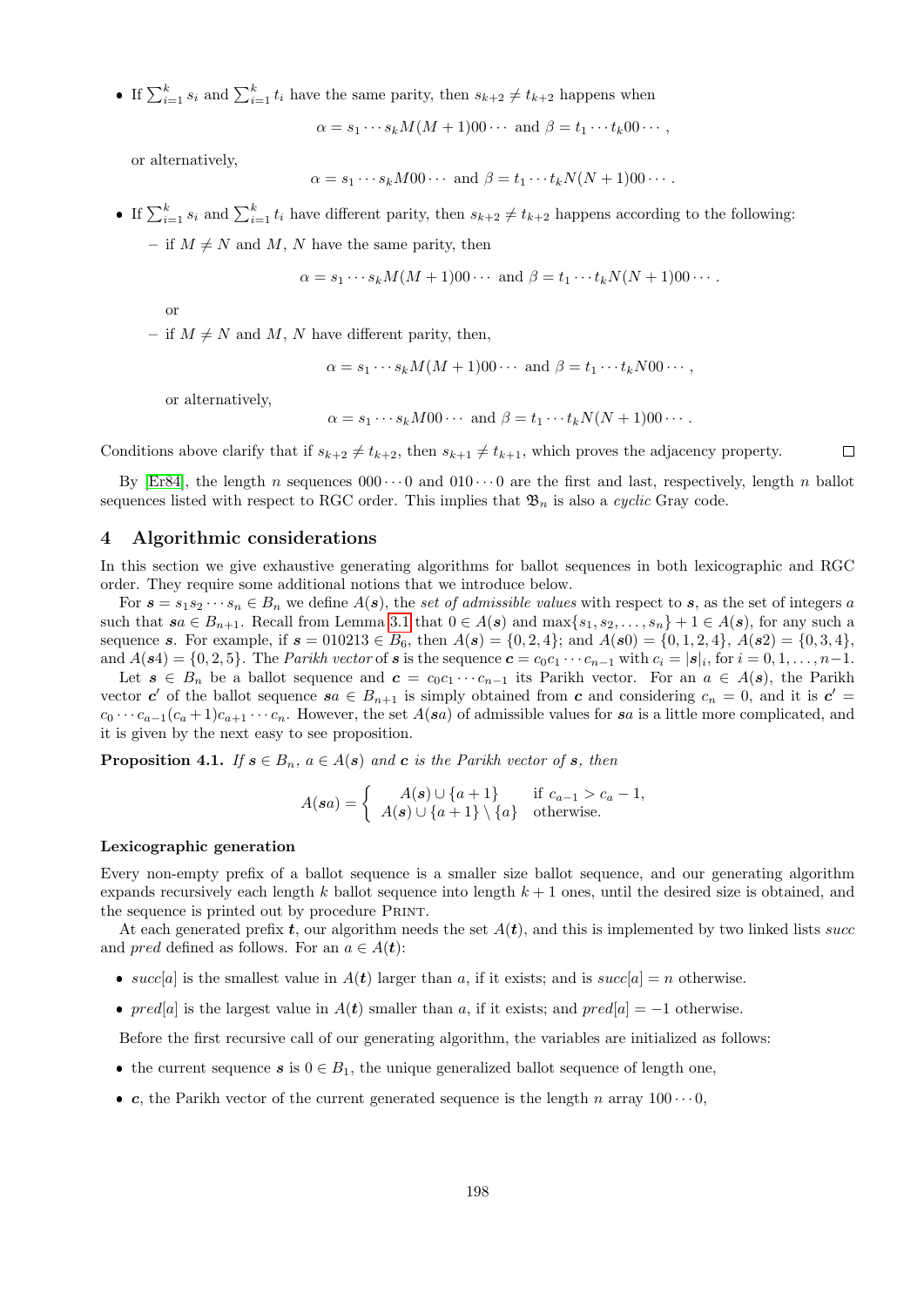```
procedure UPDATE(a: integer)c[a] := c[a] + 1;if succ[a] \neq a + 1 then
     succ[a + 1] := succ[a]; succ[a] := a + 1;pred[succ[a + 1]] := a + 1; pred[a + 1] := a;if a \neq 0 and c[a] = c[a-1] then
     succ[pred[a]] := succ[a];pred[succ[a]] := pred[a];end procedure
```
procedure  $\text{ResTORE}(a, \text{before}, \text{after: integer})$  $c[a] := c[a] - 1;$  $succ[before] := a; pred[after] := a;$  $pred[a] := before; succ[a] := after;$ end procedure

Figure 1: Procedures UPDATE and RESTORE.

```
procedure GENLEX(k:integer)local a, before, after: integer;
  if k = n + 1 then PRINT;
  else a := 0;
      while a < ns[k] := a;
         before := pred[a]; after := succ[a];
         UPDATE(a);GEN\text{ }LEX(k+1);
         a := succ[a];end while
end procedure
```
<span id="page-4-0"></span>Figure 2: Procedure Gen Lex.

- $succ[0] = 1$  and  $succ[1] = n$ ,
- $pred[n] = 1, pred[1] = 0$  and  $pred[0] = -1$ .

For each value  $a \in A(s)$ , the lists succ and pred are updated, and after the corresponding recursive call, successive call, and pred are restored. The obtained lexicographic generating algorithm for  $B_n$  is GEN LEX in Figure [2,](#page-4-0) the main call is  $GEN_LEX(2)$ , and n is a global variable.

#### Gray code generation

Adapting the algorithm Gen Lex according to the considerations in Section 3 we obtain the algorithm GEN GRAY in Figure [3](#page-5-6) which generates the set  $B_n$  in RGC order, that is the list  $\mathfrak{B}_n$ . The main call is  $GEN_GRAY(2,0).$ 

<span id="page-4-1"></span>Theorem 4.2. Algorithm GEN\_LEX and GEN\_GRAY satisfy the CAT desiderata.

*Proof.* Since  $\{0, M\} \subset A(\mathbf{s})$ , letting  $M = \max\{s_1, s_2, \cdots, s_n\} + 1$ , it follows that each recursive call GEN\_LEX( $k+$ 1) or GEN\_GRAY(k + 1, sum) generates at least two ballot sequences  $s_1s_2\cdots s_k0$  and  $s_1s_2\cdots s_kM$ , so that there is no call of degree one. Each recursive call produces several subsequent recursive calls doing the similar computations with different parameters. This means that the number of computations in each recursive call is proportional to the degree of call. So the algorithm satisfies the CAT desiderata presented at the end of Section 2.  $\Box$ 

As a result, Theorem [4.2](#page-4-1) confirms the CAT complexity for both algorithms.

Corollary 4.3. Algorithm GEN\_LEX and GEN\_GRAY are CAT generating algorithms.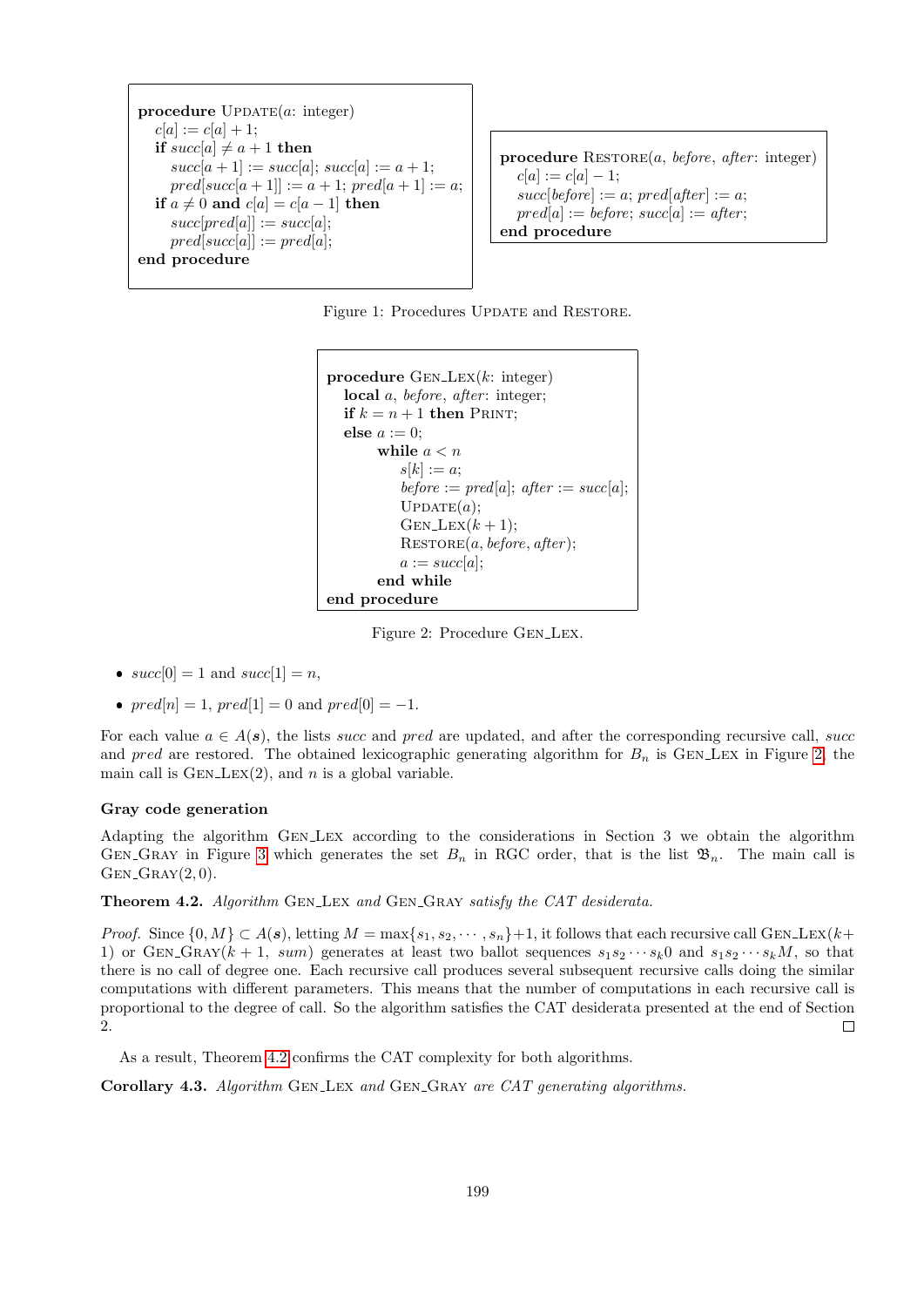```
procedure GEN_GRAY(k, sum: integer)local a, before, after: integer;if k = n + 1 then PRINT;
  else if sum mod 2 = 0 then
        a := 0;while a < ns[k] := a;before := pred[a]; after := succ[a];
           UPDATE(a);GEN_GRAY(k + 1, sum + a);
           a := succ[a];end while
      else
        a := pred[n];while a \geq 0s[k] := a;before := pred[a]; after := succ[a];
           UPDATE(a);GEN_GRAY(k + 1, sum + a);
           a := pred[a];end while
end procedure
```
<span id="page-5-6"></span>Figure 3: Procedure GEN\_GRAY.

## References

- <span id="page-5-0"></span>[BV05] J. L Baril, V. Vajnovszki. Minimal change list for Lucas strings and some graph theoretic consequences. Theoretical Computer Science, 346:189-199, 2005.
- <span id="page-5-2"></span>[BBP15] A. Bernini, S. Bilotta, R. Pinzani, A. Sabri, V. Vajnovszki. Reflected Gray codes for q-ary words avoiding a given factor. Acta Informatica, 52(7):573-592, 2015.
- [Ber87] J. Bertrand. Solution d'un problème. Comptes Rendus de l'Académie des Sciences, 105, p. 369, 1887.
- <span id="page-5-4"></span>[Er84] M. C. Er. On generating the N-ary reflected Gray code. IEEE Transaction on Computers, 33(8):739–741, 1984.
- [GrA53] F. Gray. Pulse code communication. U.S. Patent 2632058, 1953.
- [Kin81] P. Klingsberg. A Gray code for compositions. Journal of Algorithms, 3(1):41-44, 1981.
- [OEI] The On-line Encyclopedia of Integer Sequences (OEIS). <https://oeis.org/>.
- [Ren08] M. Renault. Lost (and found) in translation: André's actual method and its application to the generalized ballot problem. The American Mathematical Monthly, 115(4):358-363, 2008.
- <span id="page-5-5"></span>[Rus03] F. Ruskey. Combinatorial Generation, book in preparation, 2003.
- <span id="page-5-1"></span>[Sab15] A. Sabri and V. Vajnovszki. Two Reflected Gray code based orders on some restricted growth sequences. The Computer Journal, 58(5):1099-1111, 2015.
- <span id="page-5-3"></span>[Sab17] A. Sabri, V. Vajnovszki. More restricted growth functions: Gray codes and exhaustive generations. Graphs and Combinatorics, 33(3):573-582, 2017.
- [Sag01] B. Sagan, The Symmetric Group: Representations, Combinatorial Algorithms, and Symmetric Functions, Springer-Verlag, New York, 2001.